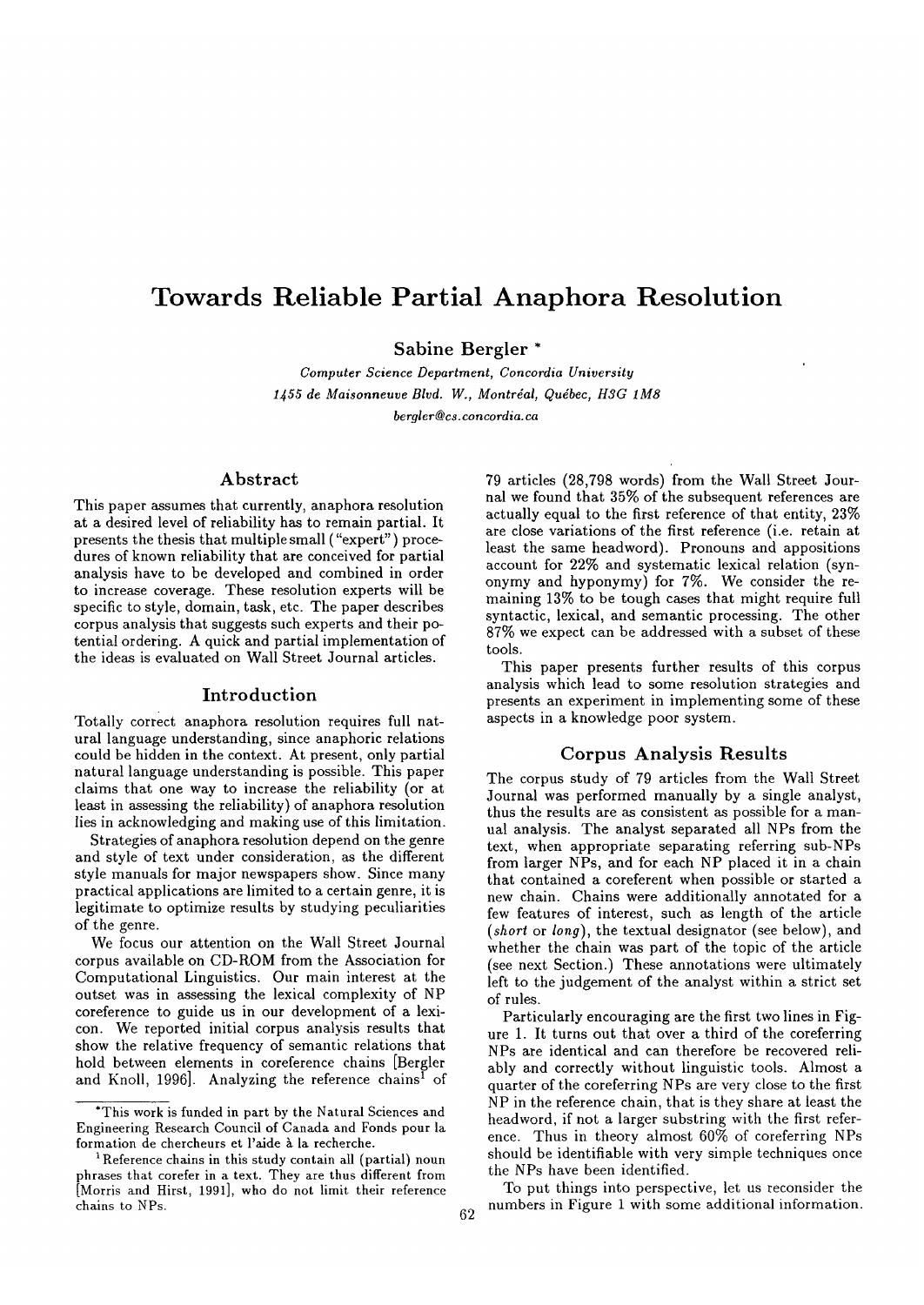| Semantic relation        | <b>Total</b> | Percent |  |
|--------------------------|--------------|---------|--|
| Equal to first reference | 1424         | 35%     |  |
| Close to first reference | 955          | 23%     |  |
| Appositions              | 128          | $3\%$   |  |
| Pronouns                 | 756          | 19%     |  |
| Acronyms                 | 46           | $1\%$   |  |
| Synonyms                 | 73           | $2\%$   |  |
| Hypernyms                | 174          | 4%      |  |
| Neither of the above     | 520          | 13%     |  |
| Total NPs                | 4076         |         |  |

Figure 1: Semantic relations between elements in coreference chains

The 4076 NPs analyzed there constitute roughly half of the NPs counted in total in that collection of texts, namely 8,027. The 3,951 NPs that are not analyzed in Figure 1 are NPs that do not corefer with any other NP in the text. These singular occurrences account for 49% of all NPs. One obvious question is: can singular occurrences of entities be singled out? This is an open question. We address the easier problem of: how can we determine NPs which are likely to corefer and which are most important to the text overall?

#### Topicality

The same study showed that NP chains considered to be in the topic of an article usually require anaphora resolution and are lexically more complex than non-topical reference chains. For this study we defined a topic to be one of the NPs that occur in the headline or the first sentence<sup>2</sup> (see [Lundquist, 1989] for a motivation of this heuristic.) A text can have no more than 4 topics (this number was chosen intuitively.) The analyst decided how many topics there were in each article according to her understanding of it. The text in Figure 3 was assigned a single topical chain containing NPs 1, 2.1, 10, and 11. There are 185 topical chains in 79 articles, averaging 2.4 topics per article. 17% of the topical reference chains are singular occurrences, i.e. NPs that do not corefer.<sup>3</sup> That establishes that the topic of an article is usually referred to more than once. Intuitively we assume that the topic of an artice is more important to resolve than non-topical NPs. One partial strategy, consequently, is to establish potentially topical NPs in the first  $n$  sentences of a newspaper article and to resolve coreference only to these NPs. This strategy has the advantage of reducing the search space considerably and of focusing on important (topical) chains.

#### **Textual** Designators

We feel that NP resolution in newspaper articles is straightforward (by design) for human readers because of recurrent terms that designate an entity. To assess this intuition quantitatively, [Bergler and Knoll, 1996] report the sum of distinct words within a chain over all non-singular chains. This count eliminates the recurrent words, whether empty *(the)* or descriptive *(company). 4* The results show the significance of this phenomenon which we call *textual designator.* A textual designator in this study is the first non-pronominal reference to an entity. Consider the text in Figure 3. One chain consists of two identical NPs, *its Houston work force* (NPs 3 and 15.) Other textual designators of that text are NP1, NP6, and NP16. Counting the number of different words in each chain allows us to assess the lexical diversity within a chain and the contribution of the textual designator to that diversity. The results are summarized in Figure 2.

| Chain<br>type | Total<br>chains | Non-singular<br>chains | Excluding<br>designator |  |
|---------------|-----------------|------------------------|-------------------------|--|
| Topic         | 1,632           | 1,544                  | 981                     |  |
| Not topic     | 19.449          | 5.672                  | 2,808                   |  |

Figure 2: Number of different words per reference chain.

We find 1,632 different words in topical chains and 19,449 different words in non-topical chains. When we consider only the chains that actually involve coreference, the sums reduce to 1,544 different words for topical chains and 5,672 different words for non-topical chains. Removing the words that are part of the textual designator, we observe a drastic reduction to 981 different words for topical chains and 2,808 different words for non-topical chains.

The 185 topical chains average about 9 different words per chain while non-topical chains average 4. Removing the words of the textual designator reduces the different word count by 40% for topical and 86% for non-topical chains when counting all chains. If we count only chains that involve coreference the reductions are 36% for topical chains and 50% for non-topical chains. The number of different words excluding the words of the textual designator on average are 5 for topical chains and .6 for non-topical chains. 5

These numbers suggest that the textual designator defined as the first reference to an entity leads to a strong resolution heuristic, one that is in fact stronger for non-topical chains. The numbers also show how surprisingly small the lexical diversity of words outside

<sup>&</sup>lt;sup>2</sup>The heuristic to find potential topics of an article is easy to implement: consider all NPs in the headline and the first sentence.

<sup>&</sup>lt;sup>3</sup>There are two possible explanations why this number is relatively high: the Wall Street Journal contains several very short segments of very few sentences, thus a topic that is mentioned only once is a possibility. Also, headlines often use a summarizing term that never corefers with another NP, but rather corefers with the article as a whole.

<sup>4</sup>Note that the same word could potentially be counted in every single chain, as the recurrence is only eliminated within a chain.

<sup>&</sup>lt;sup>5</sup>This average includes singular chains.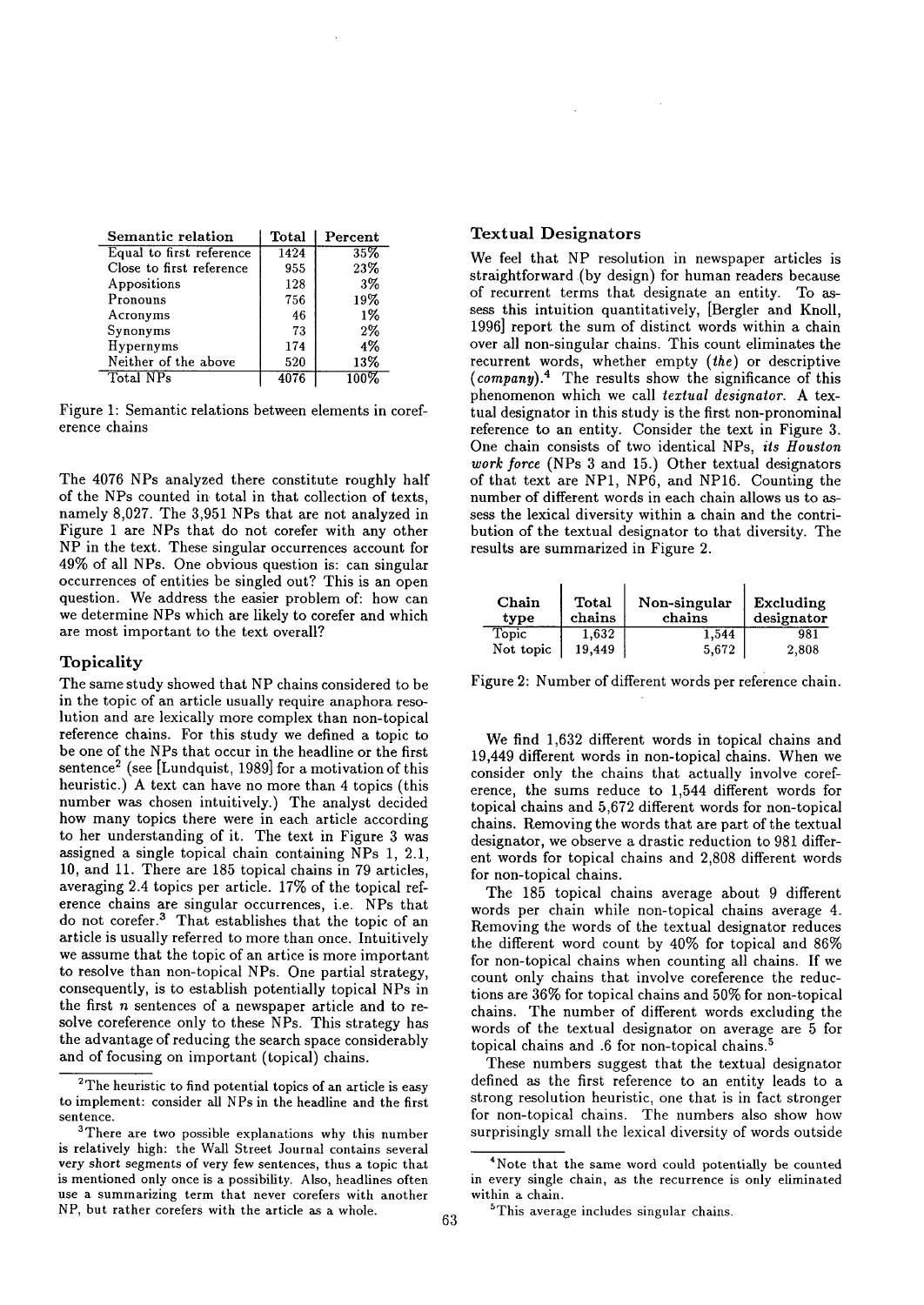a textual designator are. The sum for both types of chains is 3,789. The textual designators are made up of 563 different words for topical non-singular chains and 2864 different words for non-topical, non-singular chains. The total number of different words for singular chains is 13,865. Thus the sum total of different words for first references is 17,292, a surprisingly high number considering that the overall corpus has only 28,798 words, which includes all duplicates.

## **Resolution Strategies**

While we are still mining the results of our study for more data, some strategies for resolution in general are already emerging.

We believe that there is strong evidence for an approach to anaphora resolution in multiple passes, where earlier passes implement more reliable<sup>6</sup>, less knowledgeintensive, and computationally less complex strategies with faster tools than later ones. For each pass, an expected reliability should ideally be known.

The expectation is that early, knowledge-poor, and highly reliable passes can be used for almost any task. Matching equal NPs, for instance, can be done with basic, fast tools independently of further linguistic processing. Anaphora resolution could then be tailored to particular needs by determining which levels of reliability are acceptable to the task and using the passes<sup>7</sup> up to that threshold. For the remaining resolution task, a domain- and genre-specific set of procedures has to be developed.

We argue that such a multi-pass approach has advantages to a monolithic approach, be it statistical or symbolic. While most symbolic anaphora resolution systems probably correctly identify identical NPs as coreferring, making this a first step and using very fast, low level tools can pre-process a text faster. The modular approach allows for use of the tools of choice at each level. Moreover, a text can be left partly resolved, potentially allowing anaphora resolution to be interleaved with other linguistic processing as required.

Another interesting result of our study is the fact that many NPs correctly resolve to more than one coreferring NP, and often resolve to the first reference. This provides support for the viability of partial parsing methods, because a missing link does not mean the rest of the chain is unresolvable. As mentioned above, this also allows for a focused partial resolution strategy that attempts to resolve subsequent NPs only to a set of NPs determined at the outset (e.g., topical NPs, predetermined subjects or persons, ... ). This provides the basis for a series of principled heuristics. These partial resolution strategies are of great importance where the amount of text to be processed is large but the depth

of processing is shallow, as for certain text annotation tasks.

The study presented above suggests the following strategies:

- 1. Identical NPs Prerequisites: NP boundaries Procedure: string matching
- 2. Focused partial resolution Prerequisites: NP boundaries, identification procedures of the NP chains of interest Procedure: according to desired resolution strategies
- 3. Common head Prerequisites: parsed NPs Procedure: matching head positions
- 4. Appositions Prerequisites: parsed NPs Procedure: matching syntactic pattern of apposition
- 5. Extended head matching Prerequisites: parsed NPs, lexicon or thesaurus Procedure: compare heads for synonymy, hypernomy
- 6. Pronoun resolution Prerequisites: parsed text Procedure: as described in the literature

These resolution strategies are not exhaustive, nor can an optimal ordering be assigned in general; the desired level of reliability, the genre and style features, and any possible additional linguistic processing will determine different combinations, extensions, and orderings.

# Knowledge Poor Resolution

We implemented an experimental resolution system (ERS) based on these ideas. The system uses as input the parse trees provided by the Penn Treebank on the ACL CD-ROM. These parse trees have been corrected manually for inconsistencies.

The system includes a (partial) implementation of all of the six strategies except for Focused Partial Resolution. The most carefully worked out strategy is pronoun resolution. Pronoun resolution makes use of the parse trees and follows the ideas in [Lappin and Leass, 1994, Hobbs, 1978]. The other strategies have only been partially or crudely implemented. The Common Head strategy, for instance, uses a crude heuristic to determine the head of a complex noun phrase that fails in certain cases. Extended Head Matching is limited to very few lexical items such as *company,* which receive special treatment. No lexicon is used, the required lexical knowledge has been provided in a list of gendered items. An additional limitation is the fact that the system considers coreference only within a sentence and between adjacent sentences.

## Algorithm

For every NP in the text:

 $6$  Reliability here is with respect to errors of commission.

<sup>7</sup>An appropriate subset of the following heuristics can of course be combined into a single pass, which is the case in our experimental system presented below. 64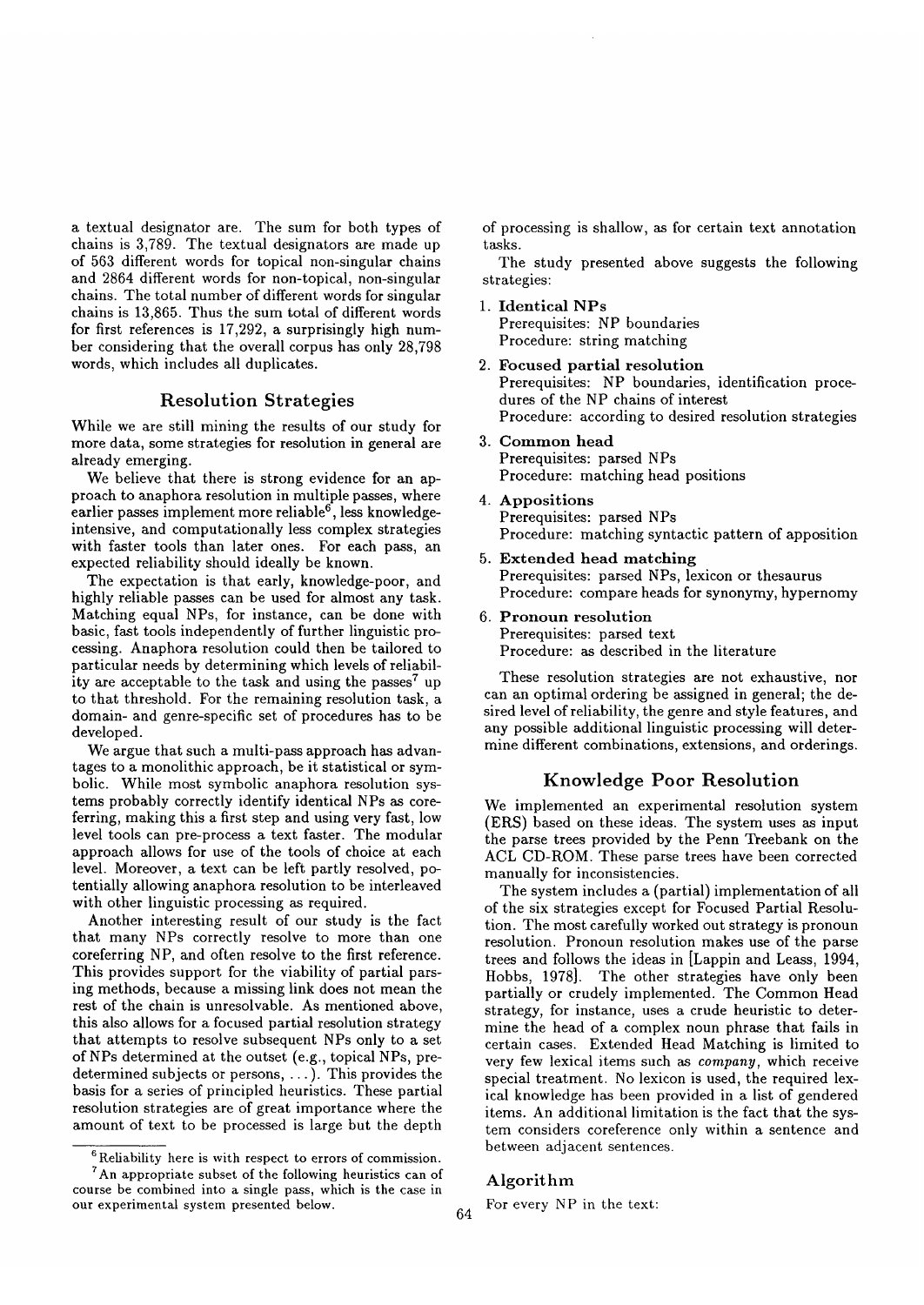$_{(1}$  Telxon Corp. <sub>1</sub>) said  $_{(2 \ (2.1 \ll ref=1 \text{ its } 2.1) \text{ vice president for})$ manufacturing <sub>2</sub>) resigned and  $_{(3,1\leq ref=1)}$  its  $_{3.1}$  Houston work force  $_3$  has been trimmed by  $_{(4\ 40\ \text{people }_{4)}$ , or about  $(5 < ref = 4$   $15\%$  5)  $\cdot$ 

 $(6 < ref = 1$  The maker of hand-held computers and computer systems  $6$ ) said (7 the personnel changes  $7$ ) were needed to improve  $_{(8)}$  the efficiency  $_{8}$  of  $_{(9)(9.1 \leqslant ref=6)}$  its  $_{9.1}$  manufacturing operation 9).

 $(10 \ll ref=1$  The company 10) said  $(11 \ll ref=10$  it 11) hasn't named  $_{(12)}$  a successor 12) to  $_{(13>ref)=14}$  Ronald Bufton 13),  $(14 < ref = 2$  the vice president  $14$ ) who resigned.  $(15 < ref = 3)$  $(15.1 < ref = 1$  Its  $15.1$ ) Houston work force  $15$  now totals  $(16.1)$  $230$  <sub>16</sub>).

Figure 3: Manually determined coreference in a short text from the Wall Street Journal

- 1. Determine candidate referents within the sentence. If none are found (i.e. lack of agreement), determine candidate referents in previous sentence.
- 2. Test each candidate referent for actual coreference using:
- (a) Common Head (with slight modifications)
- (b) Extended Head Matching (limited to few cases)
- (c) Appositions
- (d) Copula
- 3. If there is more than one possible coreference, select best.
- 4. Merge the new coreference pair with existing reference chains or start a new chain.

## Sample Output

This algorithms is clearly too constrained to ever achieve full resolution, but except for the pronoun resolution, it was quickly implemented and performs surprisingly well.

Both strengths and limitations are best illustrated on a short example. Consider the text in Figure 3, which has been annotated with manually determined coreference links following the Lancaster notation [Fligelstone, 1992] with slight modifications

The annotation  $(2.1 < ref=1$  means that NP2.1 (a sub-NP of NP2) starts at this point and that it refers backwards to NP1. The  $\ll$  sign indicates that this reference has also been detected by ERS.

ERS determined 4 reference chains in this article. The first chain consists of NPs 1, 2.1, 10, and 11. The second chain contains NPs 6 and 9.1, the third contains NPs 3 and 15, and chain number four contains NPs 16 and 15.1. The coreference link stipulated for chain four is wrong (an artifact of a strong bias towards intrasentential resolution.) All other stipulated coreference links are correct. There are six coreferring NPs whose coreference link has not been identified. Two of the stipulated chains could be merged (chains one and two.)

# Preliminary **Results**

We evaluated ERS on a set of twelve short articles from the Wall Street Journal which had also been part of the corpus study described above. The chains of the study were compared to the chains stipulated by ERS and both were examined for correctness by a person not involved in the development of either.

| Text | Sent.           | NPs             | Wrong           |                  | Omitted          |                   |
|------|-----------------|-----------------|-----------------|------------------|------------------|-------------------|
|      | 11              | 61              | 4               | 7%               | 13               | $\overline{21\%}$ |
| ĪΤ   | 4               | $\overline{2}0$ | 1               | 5%               | 6                | $30\%$            |
| ш    | 14              | $\overline{85}$ | 2               | $2\%$            | 20               | 24%               |
| īV   | 8               | 53              | 1               | $2\%$            | 17               | 32%               |
|      | 4               | 14              | 0               | 0%               | $\mathbf 2$      | 14%               |
| VI   | 3               | 15              | 0               | 0%               |                  | 7%                |
| VH   | 3               | $\overline{17}$ | 1               | 6%               | 4                | 24%               |
| VIII | 2               | 13              | 0               | 0%               | 3                | 23%               |
| ĪΧ   | 3               | 16              | 1               | 6%               | 3                | $19\%$            |
| х    | 7               | 30              | o               | $\overline{0\%}$ | 5                | 17%               |
| ΧT   | 7               | 38              | 16              | 42%              | 13               | 34%               |
| XП   | 10              | 49              | $\overline{20}$ | 41%              | 18               | 37%               |
| Σ    | $\overline{76}$ | 411             | 46              | 11%              | $\overline{105}$ | 26%               |

Figure 4: Evaluation of NP coreference

Figure 4 shows the length of the articles in number of sentences, the number of NPs per article, the number of NPs that have been placed in the wrong chain (wrong) and the number of coreference links that have not been identified (omitted.) ERS showed an error rate of 11% (wrongly dereferenced NPs) and an omission rate of 26%. Interestingly, the error rates for individual articles fluctuates between 0% and 7% for all but two articles. The two articles with over 40% error rate are both very typical Wall Street Journal articles that cover earnings of a particular company. The articles are very similar and the high error rate is due to the same shortcoming of ERS: it has no special treatment for amount terms and currency terms and thus creates chains that contain all NPs with headword *yen*  or *million* (in these articles about Japanese companies *18.32 billion yen* are also expressed as *\$128.9 million.)*  Since none of these NPs should corefer, the error rate is extremely high but could be fixed with shallow lexical knowledge.

Before analyzing the performance of the heuristics in the evaluation, consider the results for reference chains. The twelve articles have 81 (non-singular) reference chains, ERS stipulates 50. 35 of the 81 chains have not been established by ERS (43%), while 17 (21%) contain NPs that do not corefer with any member of the chain. 14 chains (17%) were correct (agreement between study, ERS, and verification), another 19 chains were correct but incomplete (24%). Thus 33 chains were established correctly and contained no errors, this amounts to a 41% accuracy rate for chains. This figure is extremely low compared to the NP coreference resolution result because in the case of an incorrect coreference link in